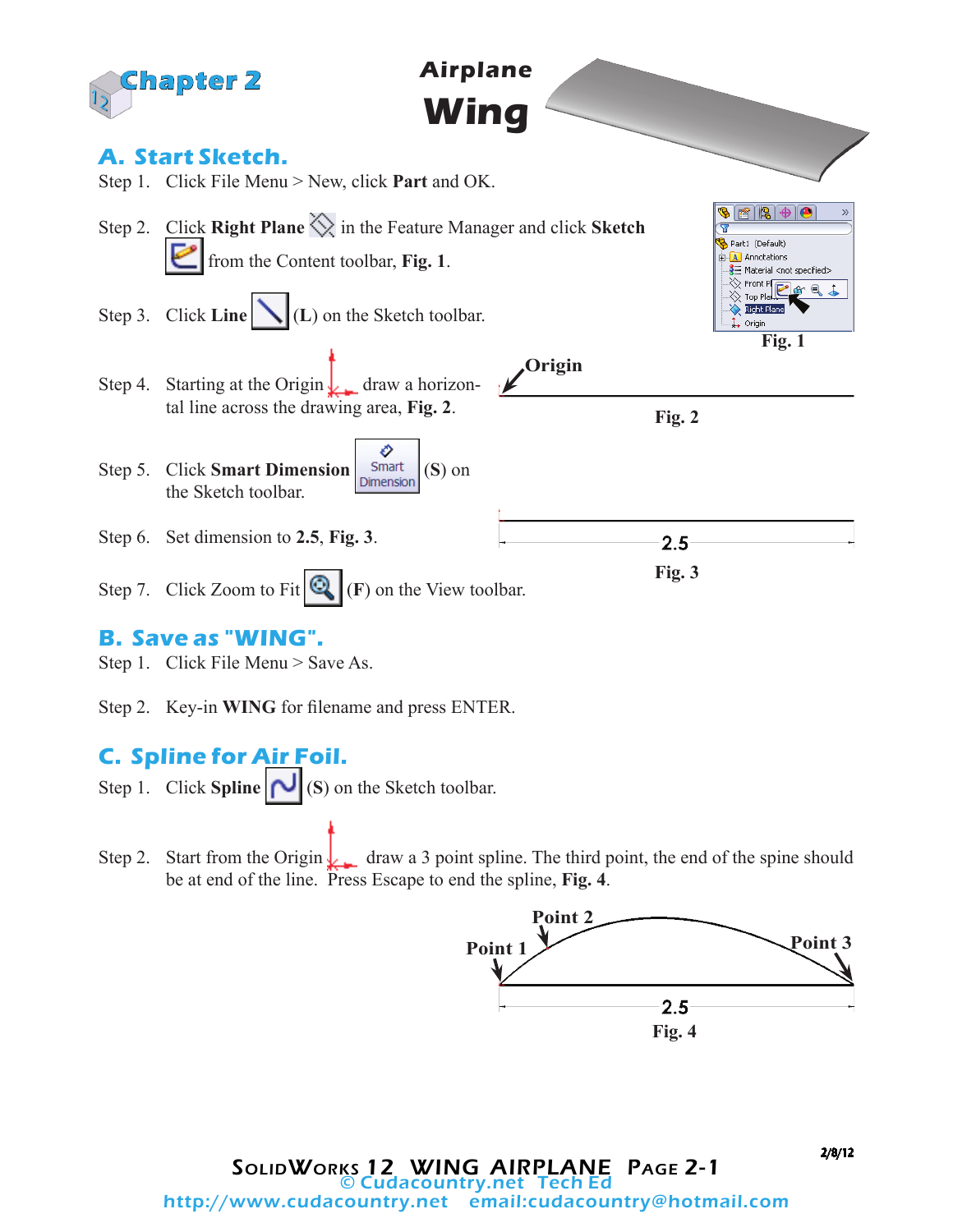

SolidWorks 12 WING AIRPLANE Page 2-2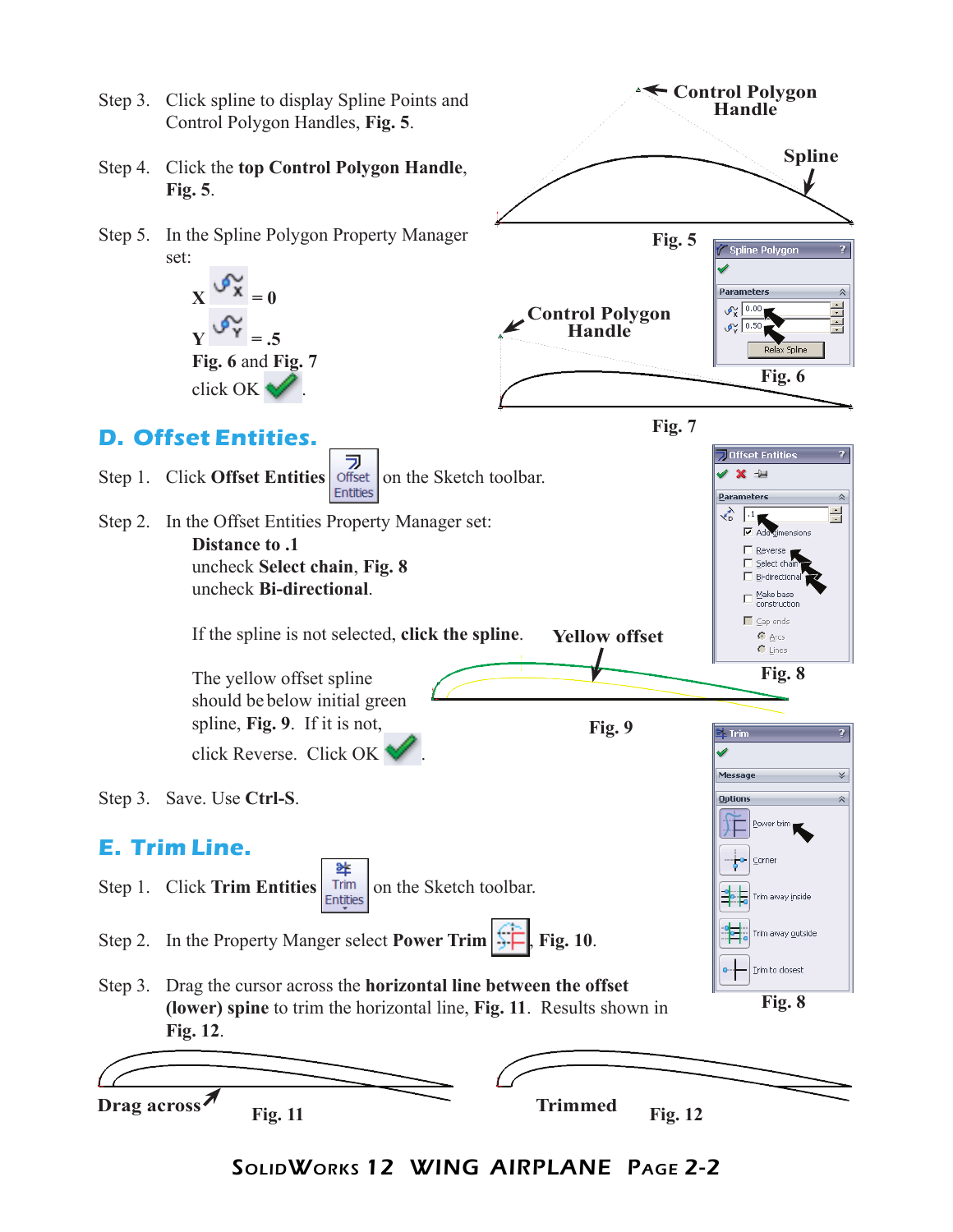

Step 4. Drag the cursor across **end of the offset spline**, **Fig. 13**. Results shown in **Fig. 14.** Click OK  $\blacktriangledown$  in the Property Manager.

## **F. Merge Line and Spline.**

Step 1. The offset spine is not merged with the horizontal line. To fix, grab the endpoint of the horizontal line of the sketch, **Fig. 15** and drag back away from offset spline.